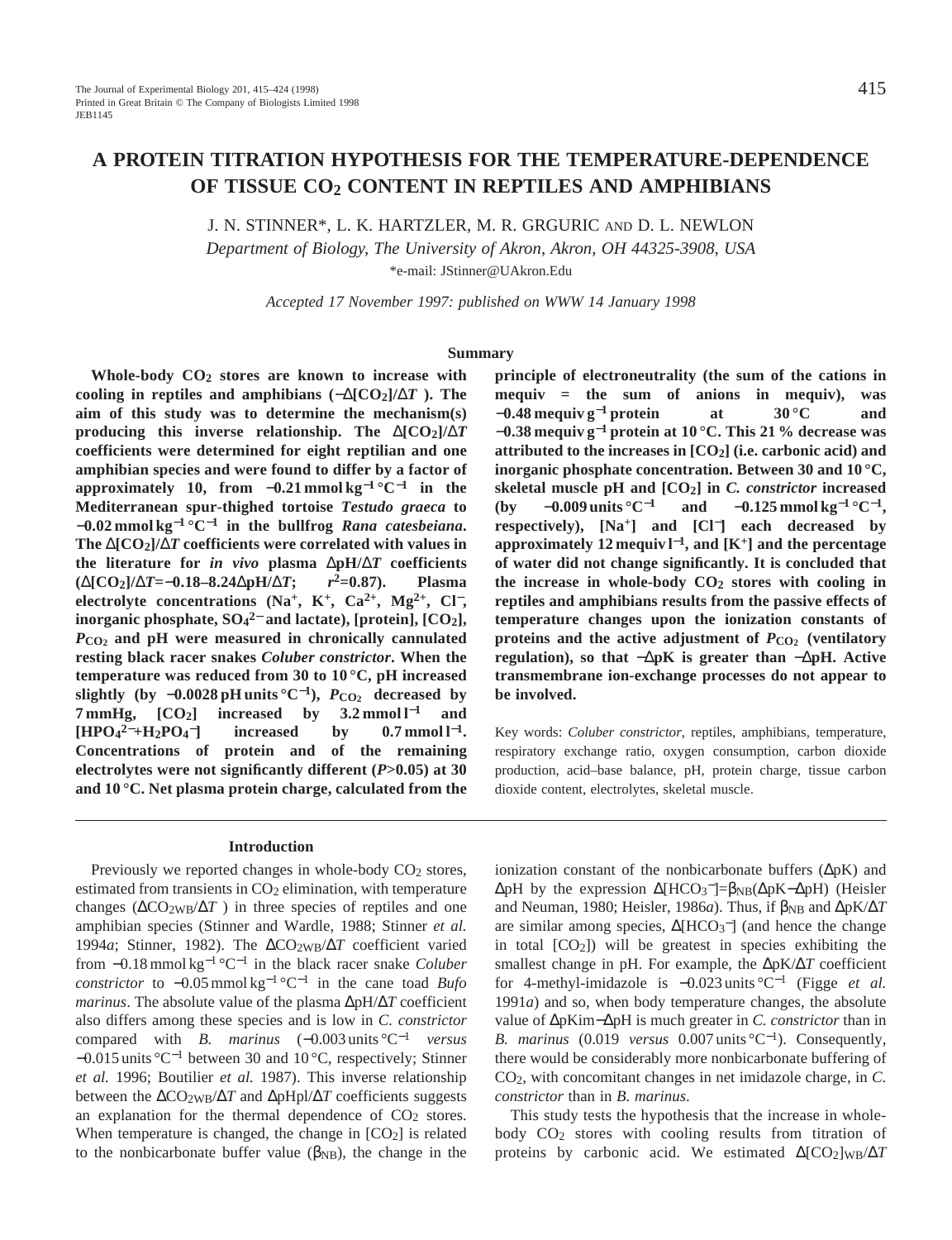coefficients in eight additional species of reptiles and one additional amphibian species from measurements of the respiratory exchange ratio (rate of  $CO<sub>2</sub>$  elimination/rate of  $O<sub>2</sub>$ uptake), and compared ∆[CO2]WB/∆*T* coefficients with values from the literature for ∆pHpl/∆*T* coefficients. In addition, we estimated net plasma protein charge in *C. constrictor* at 30 and 10 °C from the principle of electroneutrality. Strong ions (Na<sup>+</sup>, K<sup>+</sup>, Ca<sup>2+</sup>, Mg<sup>2+</sup>, Cl<sup>-</sup>, SO4 <sup>2</sup>−, lactate), inorganic phosphate, protein concentration, total  $[CO_2]$ ,  $P_{CO_2}$  and pH were measured in plasma at the two temperatures in resting chronically cannulated black racer snakes under steady-state conditions. The interspecific ∆CO2WB/∆*T* coefficients were found to be strongly correlated with the interspecific ∆pHpl/∆*T* coefficients, and net plasma protein charge in *C. constrictor* fell by 21 %. Furthermore, between 30 and 10 °C, [CO2] of skeletal muscle in *C. constrictor* increased, without corresponding changes in intracellular [Na<sup>+</sup>], [K<sup>+</sup>] or [Cl<sup>-</sup>]. The findings of this study support the hypothesis that the thermal dependence of wholebody CO2 stores in reptiles and amphibians results from the titration of protein by CO2.

# **Materials and methods**

# *Animals*

Animals were purchased from commercial suppliers, except for painted turtles (*Chrysemys picta*) and snapping turtles (*Chelydra serpentina*) which were collected locally. They were housed in the animal facility at The University of Akron, where room temperature was maintained at 25–30 °C. The cages contained light bulbs set to a 12 h:12 h L:D cycle that provided basking sites at 35–40 °C. Approximately once weekly, the snakes, American alligators (*Alligator mississippiensis*), savannah monitors (*Varanus exanthematicus*), snapping turtles and bullfrogs (*Rana catesbeiana*) were fed on mice and rats. The desert iguanas (*Dipsosaurus dorsalis*), painted turtles and Mediterranean spur-thighed tortoises (*Testudo graeca*) were fed on canned dog food, fruit and vegetables several times each week. All animals used in this study appeared to be in excellent health. The animals were starved for 1 week prior to experimentation in order to avoid metabolic, acid–base and electrolyte changes associated with the digestion and absorption of food.

# *Metabolism studies*

Net changes in whole-body CO2 stores caused by changes in body temperature were assessed indirectly from measurements of the respiratory exchange ratio (RE). Rates of O<sub>2</sub> consumption  $(\dot{V}_{O_2})$  and CO<sub>2</sub> production  $(\dot{V}_{CO_2})$  in undisturbed animals were determined in a sealed recirculating apparatus housed inside a darkened temperature-controlled cabinet (Precision Scientific, model 815,  $\pm 1$  °C). The details of this apparatus and the procedure followed have been described previously (Stinner *et al.* 1994*a*). Briefly, animals were allowed to adjust to the experimental apparatus for 24 h. The chamber was then sealed, and air was recirculated at

2.1–2.5 l min<sup>−</sup>1. A portion of the recirculated air was continuously passed through a Drierite column and  $O_2$  and CO2 analyzers (Ametek S-3A and CD-3A; Ametek, Pittsburgh, PA, USA). The analyzers were calibrated with dry,  $CO<sub>2</sub>$ -free room air and a 5 %  $CO<sub>2</sub>$  (balance N<sub>2</sub>) certified gas mixture. The metabolism chamber was flushed with room air when the  $O<sub>2</sub>$ levels had fallen to no lower than 19% and/or the  $CO<sub>2</sub>$  levels had risen to a maximum of 1.0%,  $\dot{V}_{\text{O}_2}$  and  $\dot{V}_{\text{CO}_2}$  were calculated using the equations for closed-system respirometry given by Stinner *et al.* (1994*a*). Net changes in whole-body CO<sub>2</sub> stores caused by changing the temperature were estimated from the differences between nonsteady-state and steady-state (control) RE values (see Stinner, 1982, for details of the integration procedure). The animals remained inside the metabolism apparatus for up to 3 weeks. They appeared to be in excellent condition at the end of these studies. The temperatures used and masses of each species are listed in Table 1.

# *Surgery and blood analyses*

The dorsal aorta of 49 *C. constrictor* (mean mass  $217\pm87$  g) was occlusively cannulated (PE 50 or PE 10) as described by Stinner *et al.* (1996). After a recovery period of at least 72 h, the snakes were placed inside individual chambers within a darkened Precision temperature-controlled cabinet. The trailing ends of the cannulas extended outside the cabinets so that blood could be sampled without disturbing the snakes. Additional details of this apparatus and the blood sampling procedure (see below) are given in Stinner *et al.* (1996). The snakes were left undisturbed for 24 h at 30 °C and 20 °C and for 48 h at 10 °C before blood sampling began to allow them to achieve steady state with respect to whole-body  $CO<sub>2</sub>$  stores.

For  $P_{CO<sub>2</sub>$ , pH and  $[CO<sub>2</sub>]$  measurements, a train of four heparinized microhematocrit tubes was connected to a cannula and filled with a total volume of approximately  $300 \mu l$  of blood. The capillary tube train was then immediately sealed and immersed in iced water. All blood sample analyses of  $P_{CO_2}$ , pH and  $[CO_2]$  were completed within 1 h of collection. *P*CO<sub>2</sub> and pH were measured on blood from two and one of the microcapillary tubes, respectively, using Radiometer BMS-3 electrodes thermostatted to the snake's body temperature and PHM 72 acid–base analyzers (Radiometer, Copenhagen, Denmark). The *P*<sub>CO2</sub> electrode was calibrated using a 1.39 % CO2 mixture supplied by mass-flow controllers (Tylan Corp., Torrance, CA, USA). The pH electrode was calibrated using Radiometer precision buffers. Plasma [CO2] was determined in duplicate on the fourth microcapillary tube using a Capni-con 3a CO2 analyzer (Cameron Instrument Co., Port Aransas, TX, USA). pK1' was calculated for each blood sample using the solubility coefficients given by Severinghaus (1965) (see Table 3). Snakes at 10 °C were sampled once each day for four consecutive days and snakes at  $30^{\circ}$ C were sampled once each day for 2 days. Replicate values for each snake were then averaged before calculating group means  $\pm$ S.D.

For analyses of ion concentrations, approximately 450µl of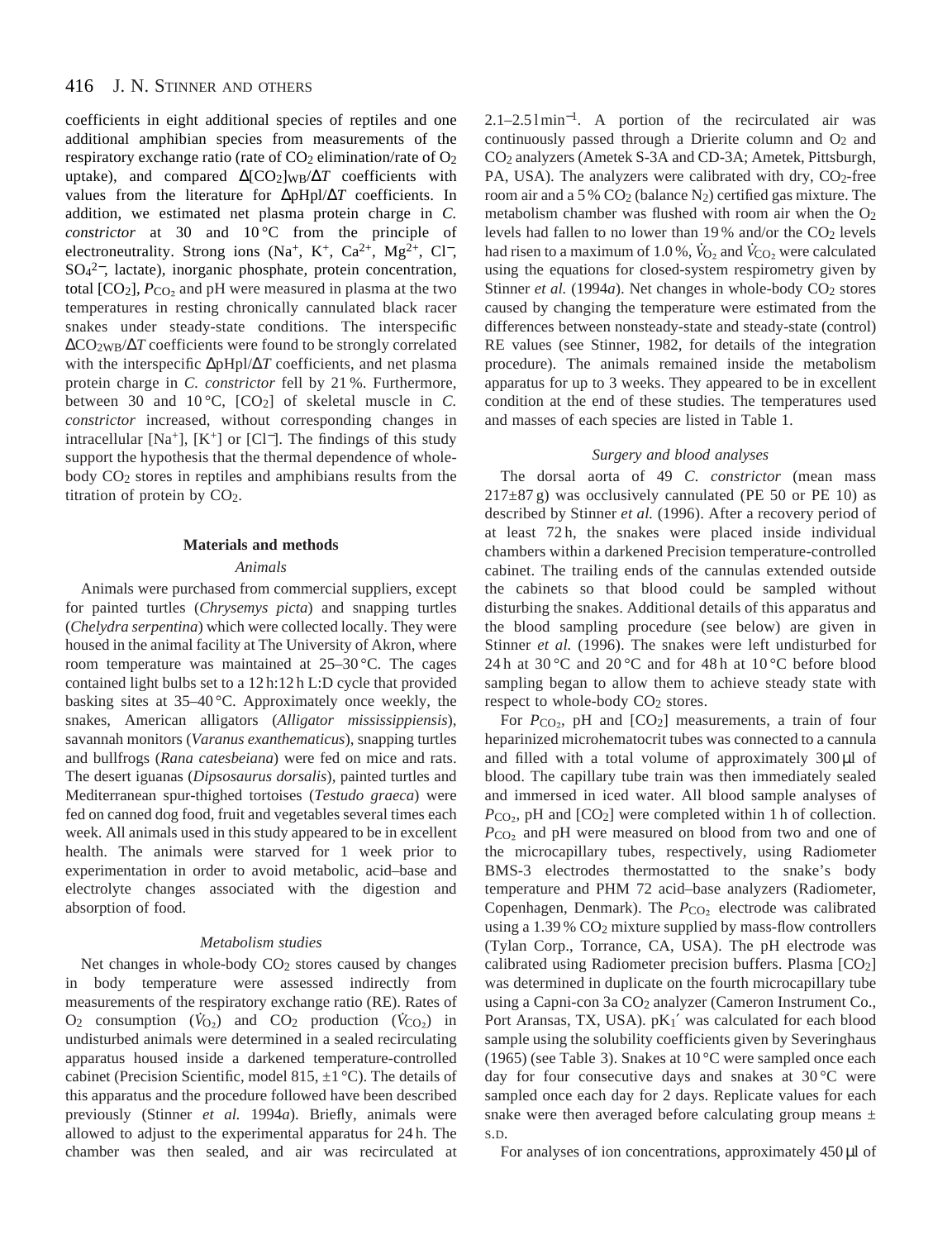|                                                           | Body mass         | Rate of oxygen consumption $(mlkg^{-1}h^{-1})$ |                |                 |                |                |               |
|-----------------------------------------------------------|-------------------|------------------------------------------------|----------------|-----------------|----------------|----------------|---------------|
| Species                                                   | (g)               | $40^{\circ}$ C                                 | $35^{\circ}$ C | $30^{\circ}$ C  | $15^{\circ}$ C | $10^{\circ}$ C | $5^{\circ}$ C |
| Savannah monitor (4)<br>Varanus exanthematicus            | $654 \pm 100$     |                                                | $75.9 \pm 3.7$ |                 | $8.4 \pm 2.0$  |                |               |
| Mediterranean spur-thighed tortoise (5)<br>Testudo graeca | $642 \pm 138$     |                                                |                | $32.1 \pm 1.7$  |                | $4.0 \pm 2.6$  |               |
| Coachwhip snake (4)<br>Masticophis flagellum              | $488 \pm 86$      |                                                |                | $54.1 \pm 11.3$ |                | $5.2 \pm 0.9$  |               |
| American alligator (4)<br>Alligator mississippiensis      | $180 \pm 55$      |                                                |                | $65.5 \pm 2.1$  |                | $7.7 \pm 2.1$  |               |
| Painted turtle (4)<br>Chrysemys picta                     | $509 \pm 88$      |                                                |                | $66.9 \pm 6.4$  |                | $5.2 \pm 1.5$  |               |
| Snapping turtle (7)<br>Chelydra serpentina                | $2,460 \pm 1,682$ |                                                |                | $38.7 \pm 9.5$  |                | $3.6 \pm 0.8$  |               |
| Western diamondback rattlesnake (5)<br>Crotalus atrox     | $1,256 \pm 1,103$ |                                                |                | $48.1 \pm 18.2$ |                | $6.0 \pm 2.7$  |               |
| Desert iguana (5)<br>Dipsosaurus dorsalis                 | $47.2 \pm 11.8$   | $142.5 \pm 18.2$                               |                |                 | $8.6 \pm 1.6$  |                |               |
| Bullfrog $(6)$<br>Rana catesbeiana                        | $608 \pm 65$      |                                                |                | $72.9 \pm 6.4$  |                |                | $3.7 \pm 0.8$ |

Table 1. Oxygen consumption rates of animals kept at constant temperature for at least 24 h (temperature  $\geq 30^{\circ}$ C) or for at *least 48 h (temperature* <*15 °C)*

Values in parentheses are the number of animals sampled.

Values for body mass and  $\dot{V}_{\text{O}2}$  are means  $\pm$  s.D.

whole blood was collected directly into heparinized microcapillary tubes and immediately centrifuged at 2000 *g* for 5 min in an Eppendorf microcentrifuge. For lactate analysis,  $100 \mu$ l of the plasma was immediately deproteinized by adding 200 µl of a cold 8 % perchloric acid solution. The mixture was centrifuged at  $15000g$  for 10 min, and the supernatant was then frozen for no more than 1 week before plasma [lactate] analysis using an enzymatic test kit (Sigma no. 726-uv/826-uv) and Coleman Jr II model 6/20 spectrophotometer. The remaining plasma was frozen for future determination of ion concentrations.

Plasma  $[Na^+]$  and  $[K^+]$  were analyzed in duplicate using flame photometry (Coleman model 51; Bacharach, Inc., Pittsburgh, PA, USA). Plasma [Cl−] was measured (six replicates) using a Digital chloridometer (Buchler Instr., Lenexa, KS, USA). Total plasma osmolality was determined in duplicate using a model 5500 vapor pressure osmometer (Wescor, Inc, Logan, UT, USA). Means of the replicates were used to calculate group means  $\pm$  S.D. for tabulation. Total plasma  $Ca^{2+}$ , Mg<sup>2+</sup>, inorganic phosphate and protein concentrations were determined using Sigma diagnostic test kits (procedure nos 587, 595, 360-uv and 690, respectively; Sigma Diagnostics, St Louis, MO, USA). Calibration curves were constructed for [protein] from Sigma protein standards provided with the diagnostic kit, for  $[Ca^{2+}]$  and [phosphate] from Sigma standards no. 360-11, and for  $[Mg^{2+}]$  from Sigma standards no. 595-11.  $[SO_4^{2-}]$  was determined using highpressure liquid chromatography (Dionex HPLC 2010i; Dionex Corp., Sunnyvale, CA, USA).

# *Skeletal muscle*

Skeletal muscle  $[CO_2]$  was measured using the technique described by Stinner *et al.* (1994*a*). Twelve black racer snakes (mean mass  $158\pm93$  g) and 42 bullfrogs (mean mass  $353\pm84$  g) were individually housed inside Precision temperature cabinets at 30 or 10 °C, as described above. The bullfrogs had access to water (10–15 cm deep) as well as dry areas. After at least 48 h at 30 °C and 96 h at 10 °C, animals were gently taken by hand from the temperature cabinets and decapitated. The spinal cord of the bullfrogs was immediately pithed, and their deep body temperature was taken using a Schultheis quick-reading cloacal thermometer. Duplicate pieces of skeletal muscle weighing 0.2–0.3 g were swiftly harvested and added to 0.7 ml of 0.1 mol l<sup>-1</sup> NaOH for soaking overnight in sealed bottles. [CO2] of the solution was measured for each bottle in duplicate using a Capni-con 3a  $CO<sub>2</sub>$  analyzer. The four  $[CO<sub>2</sub>]$ measurements for each muscle were then averaged before calculation of group means  $\pm$  s.D.

Analysis of intracellular pH (pHi) in 19 black racer snakes (mean mass 170±88 g) was performed on muscle homogenates after metabolic inhibition according to the method of Pörtner *et al.* (1990). The snakes were housed inside Precision temperature cabinets for at least 48 h at 30 °C and 96 h at 10 °C. The cabinets were then briefly opened, and gauze soaked in isoflurane was dropped into the chambers. The chambers were then sealed for 15–20 min. The anesthetized snakes were removed and immediately decapitated. Four muscle samples (a combination of the transversospinalis, longissimus dorsi and iliolumbaris) were quickly taken from the mid-region of each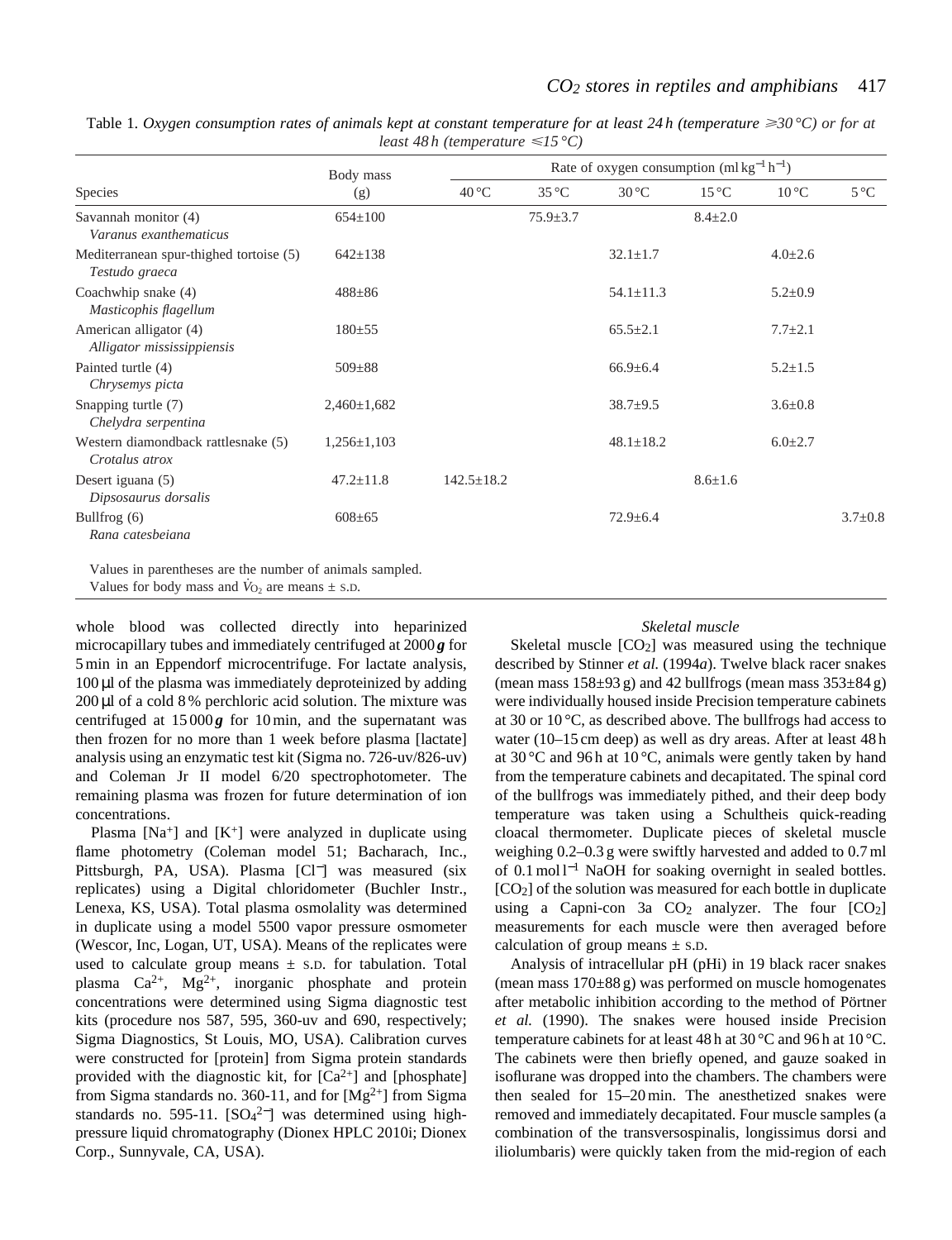#### 418 J. N. STINNER AND OTHERS

snake, freeze-clamped and stored in liquid  $N_2$  for up to 2h. Additional muscle samples were taken for electrolyte and water content determinations (see below). Frozen muscle samples were rapidly transferred to a porcelain mortar halffilled with liquid  $N_2$  inside an ice chest and ground to a fine powder using a pre-cooled pestle. Grinding typically took 1 min. Approximately 150 mg of the powder was rapidly strained under the liquid  $N_2$  atmosphere of the mortar and transferred to a 500 µl Eppendorf microcentrifuge tube containing 200 μl of ice-cold inhibitor solution (150 mmol l<sup>-1</sup> potassium fluoride, 5 mmol l−<sup>1</sup> nitrilotriacetic acid; pH approximately 7.00). The transferred powder was quickly covered with the inhibitor solution and mixed with a needle in order to release the  $N_2$  bubbles from the thawed tissue powder. The microcentrifuge tube was then filled with the inhibitor solution and capped. The mixture was agitated for 3 s using a vortex mixer, centrifuged for 20 s at maximal speed in an Eppendorf centrifuge, and stored in ice for no more than 1 h. The supernatant pH was repeatedly measured using a Radiometer BMS-3 pH electrode thermostatted to the snake's body temperature and a PHM 72 acid–base analyzer. At least three pH measurements from each centrifuge tube were averaged, and the pH of the four muscle samples from each snake was averaged before calculation of group means  $\pm$  s.D. In two snakes held at  $10^{\circ}$ C and three snakes held at  $30^{\circ}$ C, additional samples of the muscle powder were prepared and analyzed as described above, except that pH was measured at 30 °C and at 10 °C, respectively. The difference in supernatant pH between the 10 and 30 °C samples taken from the same ground muscle powder was used to determine the passive component of the temperature-dependent adjustment of pHi.

Muscle samples weighing approximately 0.25 g were analyzed for [Na+],  $[K^+]$  and [Cl<sup>-</sup>] according to the method of Boutilier *et al.* (1986). Four samples from each of 25 *C. constrictor* (mean mass 167±80 g) were placed in tared vials containing 4 ml of  $0.1 \text{ mol}^{-1}$  HNO<sub>3</sub>, weighed, and gently shaken for 24 h at room temperature. Dissolved  $[Na^+]$ ,  $[K^+]$  and [Cl−] were determined as described above for plasma. Four additional muscle samples from 21 of the snakes were weighed and dried overnight to a constant mass at 60 °C.

# *Statistics*

Comparisons between values were performed using paired *t*-tests, Student's *t*-tests and least-squares regression. Significance was assumed when  $P<0.05$ . Means  $\pm$  s.D. are reported for group values.

#### **Results**

# *Metabolism and whole-body CO2 stores*

Metabolic rates  $(\dot{V}_{0_2})$  for the nine species studied are listed in Table 1. These rates are for animals kept for at least 24 h at the specified body temperatures. They do not necessarily represent minimal resting values because the animals were occasionally active inside the metabolic chambers, especially at  $30-40$  °C. This probably accounts for the high thermal quotients (Q10>3) evident in Table 1 (e.g. Q10 for *C. picta* of 3.6).

Cooling and heating the animals produced transient decreases and increases, respectively, in the respiratory exchange ratio. In eight of the nine species studied, steadystate RE values were not significantly affected by temperature



Fig. 1. Effect of lowering the temperature from 30 to 10 °C upon the respiratory exchange ratio in *Testudo graeca* (*N*=5) and *Alligator mississippiensis* ( $N=4$ ). The length of the horizontal bars corresponds to the duration of individual measurement periods. The arrow at 50 h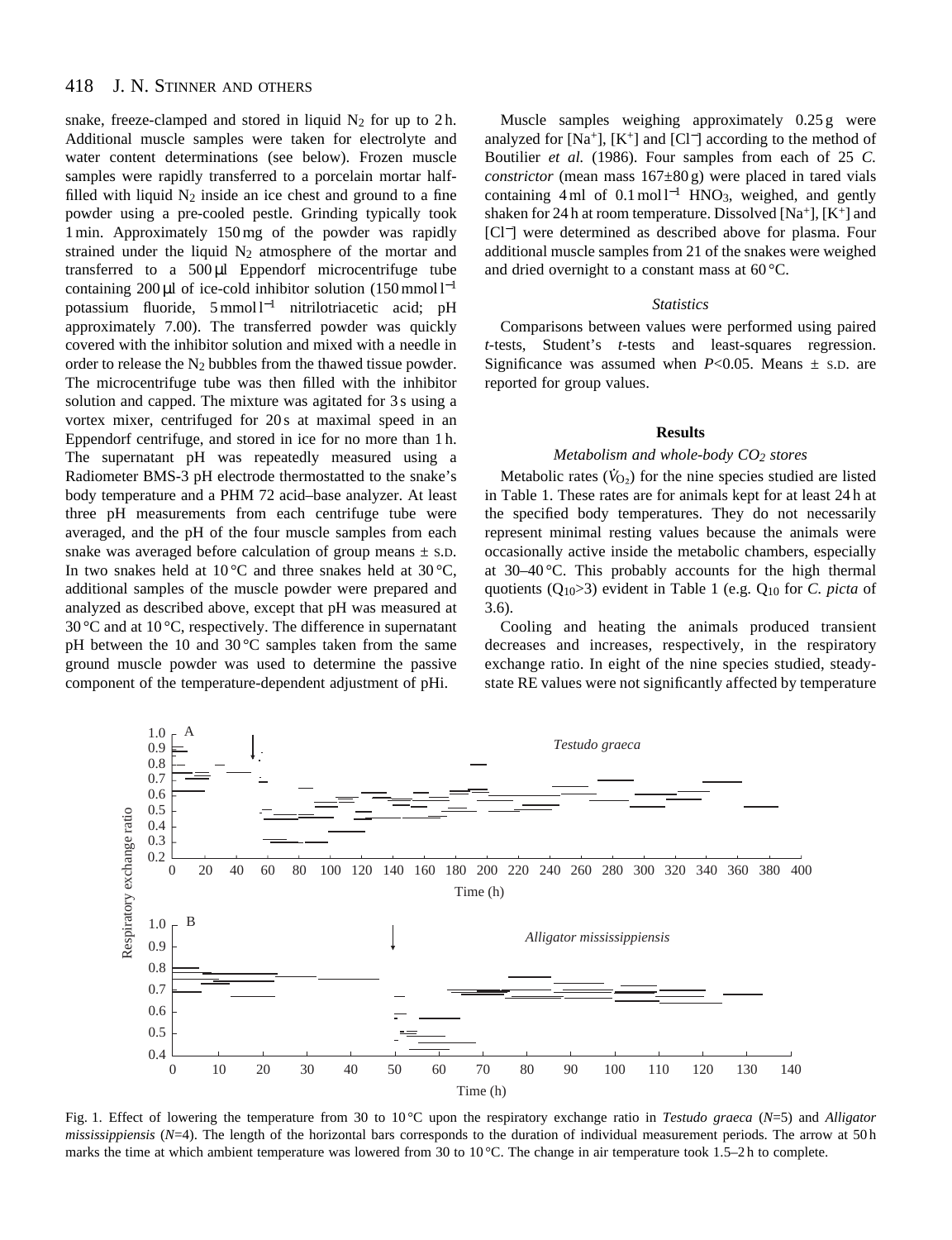(*P*>0.05). However, in *T. graeca*, mean steady-state RE at 30 °C (0.78±0.08) was significantly higher than mean RE measured after 150 h at 10 °C (0.61 $\pm$ 0.06), suggesting that the animals still had not returned to steady state. Estimates of changes in whole-body CO2 stores in *T. graeca* at 10 °C were made using the 30 °C steady-state RE values. As expected, there were large differences among species, as illustrated by comparing *T. graeca* with *A. mississippiensis* (Figs 1, 2). Cooling *T. graeca* from 30 to 10 °C reduced the RE to approximately 0.3–0.5, which was then followed by a gradual increase in RE (Fig. 1A). Heating the tortoises back to  $30^{\circ}$ C resulted in a sharp increase in RE to well above 1.0, and even above 2.0 in one tortoise, and then a return to steady state by approximately 12 h (Fig. 2A). The effect of temperature changes upon the RE was smaller in *A. mississippiensis*. Lowering body temperature from 30 to 10 °C lowered the RE



Fig. 2. Effect of raising the temperature from 10 back to  $30^{\circ}$ C upon the respiratory exchange ratio in five *Testudo graeca* and four *Alligator mississippiensis*. Symbols as in Fig. 1. Air temperature was raised at the conclusion of the measurements at  $10\,^{\circ}\text{C}$  (see Fig. 1) and took 1.5–2 h to reach  $30^{\circ}$ C.

to approximately 0.6–0.7, and steady state returned within approximately 20 h (Fig. 1B). Raising the temperature back to 30 °C increased the mean RE to a little above 1.0, and RE then returned to steady state within 5 h (Fig. 2B).

Calculated changes in whole-body  $CO<sub>2</sub>$  stores are listed in Table 2, and range from  $-0.21 \pm 0.10$  mmol kg<sup>-1</sup> °C<sup>-1</sup> in *T*. *graeca* to −0.02±0.02 mmol kg−<sup>1</sup> °C−<sup>1</sup> in *R. catesbeiana*. In addition to the nine species measured in this study, Table 2 contains ∆CO2/∆*T* coefficients for four species taken from earlier reports and ∆pHpl/∆*T* coefficients available for 10 of the species. There is a significant correlation  $(r^2=0.87, P<0.01)$ between  $\Delta CO_2WB}/\Delta T$  and  $\Delta pHD1/\Delta T$  (Fig. 3). Least-squares linear regression yields ∆CO2/∆*T*=−0.18−8.24∆pHpl/∆*T*, where ∆CO2/∆*T* is in mmol kg−<sup>1</sup> °C−<sup>1</sup> and ∆pH/∆*T* is in pH units °C<sup>−</sup>1. The equation predicts that a ∆pHpl/∆*T*=−0.022 units °C−<sup>1</sup> will result in no changes in whole-body CO<sub>2</sub> stores with changes in temperature (*x*-intercept of the line) and that a ∆pHpl/∆*T*=0.0 units °C−<sup>1</sup> will result in a whole-body change in CO2 stores of −0.18 mmol kg−<sup>1</sup> °C−<sup>1</sup> (*y-*intercept of the line).

Table 2. *Changes in whole-body CO2 stores and plasma pH with changes in body temperature*

| Species                                               | $\Delta$ [CO <sub>2</sub> ]/ $\Delta T$<br>(mmol kg <sup>-1</sup> °C <sup>-1</sup> ) | $\Delta$ pH/ $\Delta T$<br>(units $^{\circ}C^{-1}$ ) |
|-------------------------------------------------------|--------------------------------------------------------------------------------------|------------------------------------------------------|
| Mediterranean spur-thighed<br>tortoise Testudo graeca | $-0.21 \pm 0.10$<br>(5)                                                              |                                                      |
| Black racer snake<br>Coluber constrictor              | $-0.18 \pm 0.07$<br>(4)                                                              | $-0.0028$                                            |
| Savannah monitor<br>Varanus exanthematicus            | $-0.12 \pm 0.03$<br>(4)                                                              | $-0.005$                                             |
| Coachwhip snake<br>Masticophis flagellum              | $-0.11 + 0.07$<br>(4)                                                                |                                                      |
| Slider turtle<br>Trachemys scripta                    | $-0.11 + 0.04$<br>(2)                                                                | $-0.010$                                             |
| American alligator<br>Alligator mississippiensis      | $-0.07+0.04$<br>(4)                                                                  | $-0.0125$                                            |
| Painted turtle<br>Chrysemys picta                     | $-0.07+0.05$<br>(4)                                                                  | $-0.011$                                             |
| <b>Bullsnake</b><br>Pituophis catenifer               | $-0.05+0.01$<br>(4)                                                                  | $-0.0157$                                            |
| Cane toad<br><b>Bufo</b> marinus                      | $-0.05+0.04$<br>(6)                                                                  | $-0.015$                                             |
| Snapping turtle<br>Chelydra serpentina                | $-0.05 \pm 0.04$<br>(7)                                                              | $-0.018$                                             |
| Desert iguana<br>Dipsosaurus dorsalis                 | $-0.04+0.04$<br>(5)                                                                  | $-0.0145$                                            |
| Western diamondback rattlesnake<br>Crotalus atrox     | $-0.04 \pm 0.06$<br>(5)                                                              |                                                      |
| <b>Bullfrog</b><br>Rana catesbeiana                   | $-0.02 \pm 0.02$<br>(6)                                                              | $-0.0206$                                            |

 $\Delta$ [CO<sub>2</sub>]/ $\Delta T$  values are reported as means  $\pm$  s.D.

Numbers in parentheses are the number of animals sampled. ∆pH/∆*T* values were taken from Jackson (1986) and Table 3 for *Coluber constrictor*.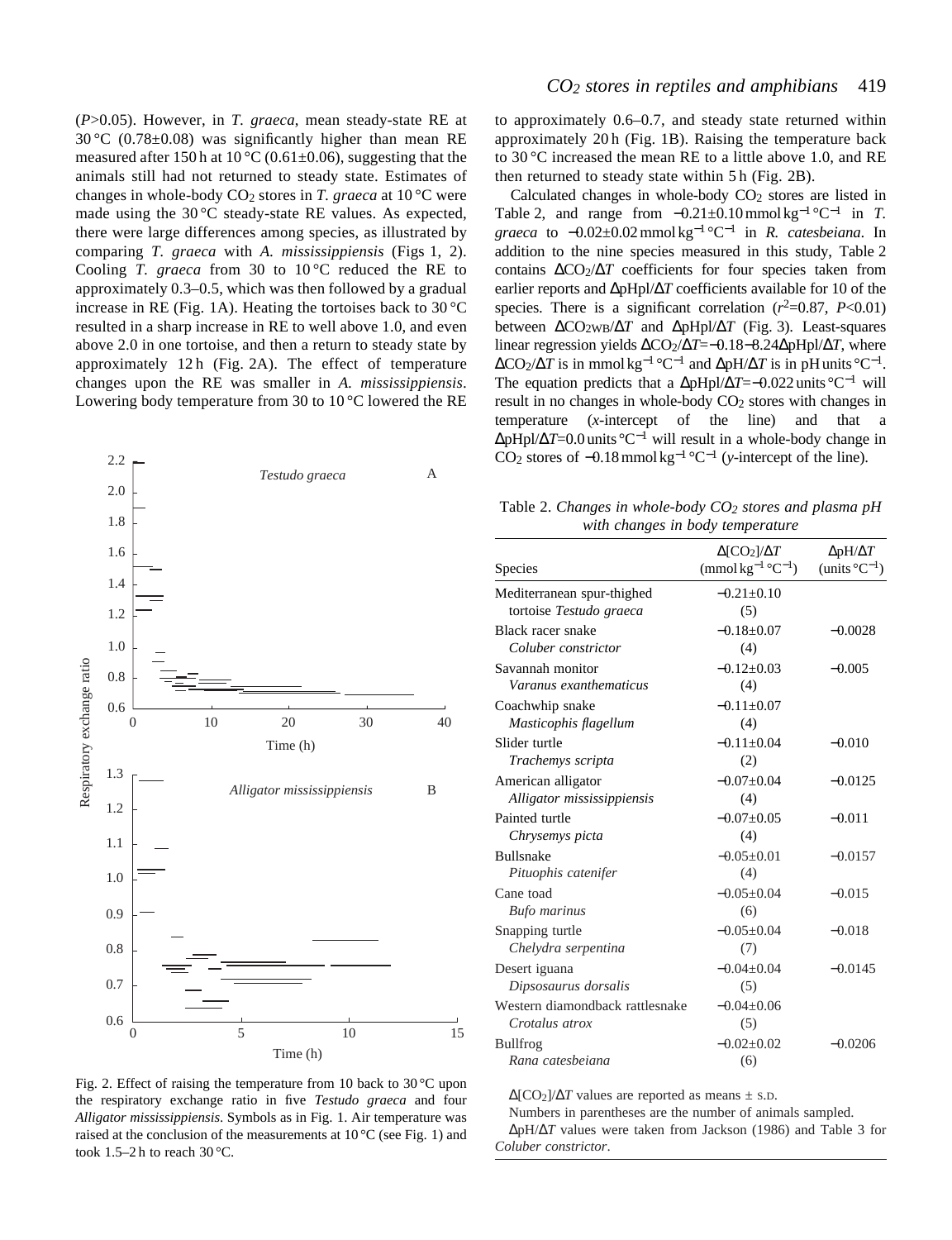

Fig. 3. Thermal dependence of whole-body CO2 stores *versus* thermal dependence of plasma pH in 10 species of reptiles and amphibians. Values are taken from Table 2. The line represents the least-squares regression (*y*=−0.18−8.24*x*, *r*2=0.87, *P*<0.01).

### *Plasma CO2, pH and electrolytes*

Although mean plasma pH in *C. constrictor* was higher by 0.056 units at 10 *versus* 30 °C (Table 3), the difference was not significant ( $P < 0.1$ ).  $P_{CO_2}$  was 7.1 mmHg lower, and total plasma [CO2] was 3.2 mmol l−<sup>1</sup> higher, at 10 *versus* 30 °C. The values for  $P_{CO<sub>2</sub>}$  and pH at 30 °C listed in Table 3 also include measurements for five snakes from previous work in this laboratory (Stinner and Wardle, 1988). Plasma [HCO<sub>3</sub><sup>-</sup>] and dissolved  $[CO_2]$  were estimated from mean total  $[CO_2]$  and mean  $P_{\text{CO}_2}$  using the solubility coefficients listed in Table 3. Between 30 and  $10\degree C$ , [HCO<sub>3</sub><sup>-</sup>] increased by 3.1 mmol  $1^{-1}$  and dissolved  $[CO_2]$  remained virtually unchanged.  $pK_1'$  was slightly but significantly higher (0.111 units) at  $10^{\circ}$ C.

Inspection of Table 4 reveals that plasma electrolyte concentrations were largely unaffected by cooling the snakes from 30 to 10 $\degree$ C. Only [phosphate] changed significantly, increasing by  $0.7 \text{ mmol } 1^{-1}$ . However, at  $20 \degree \text{C}$ , the concentrations of several electrolytes (Na<sup>+</sup>, K<sup>+</sup>, Mg<sup>2+</sup> and phosphate) were significantly different from those at 10 and/or 30 °C. The higher [Na<sup>+</sup>] at 20 °C appeared to have been accompanied by a higher [Cl−]. There was no effect of temperature upon [protein]. Protein charge (in mequiv  $1^{-1}$ ) was calculated as (the sum of the concentrations of Na<sup>+</sup>, K<sup>+</sup>, 2×Ca<sup>2+</sup> and  $2\times Mg^{2+}$ ) minus (the sum of the concentrations of Cl<sup>-</sup>, lactate,  $2 \times SO_4^2$ <sup>-</sup>,  $2 \times HPO_4^2$ <sup>-</sup> and  $H_2PO_4$ <sup>-</sup>). The concentrations of  $HPO_4^{2-}$  and  $H_2PO_4^-$  were estimated using the Henderson–Hasselbalch equation, mean pH values from

Table 3. *Steady-state values for systemic arterial plasma pH, carbon dioxide and oxygen in the snake* Coluber constrictor *at 30 and 10 °C*

| Variable                                                       | $30^{\circ}$ C       | $10^{\circ}$ C      |
|----------------------------------------------------------------|----------------------|---------------------|
| pH                                                             | $7.531 \pm 0.042$    | $7.587 \pm 0.079$   |
|                                                                | (10)                 | (8)                 |
| $P_{CO_2}$ (mmHg)                                              | $21.5 \pm 2.5^*$     | $14.4 \pm 2.1$      |
|                                                                | (10)                 | (8)                 |
| Total $[CO_2]$ (mmol $1^{-1}$ )                                | $22.1 \pm 2.8^*$     | $25.3 \pm 2.0$      |
|                                                                | (26)                 | (17)                |
| $\alpha_{\rm CO}$ , (mmol 1 <sup>-1</sup> mmHg <sup>-1</sup> ) | 0.0356               | 0.0629              |
| $pK_1'$                                                        | $6.069 + 0.016*$     | $6.180 + 0.023$     |
|                                                                | (5)                  | (6)                 |
| $[HCO3-]$ (mmol $1-1$ )                                        | 21.3                 | 24.4                |
| Dissolved $[CO_2]$ (mmol $1^{-1}$ )                            | 0.8                  | 0.9                 |
| $P_{\Omega}$ (mmHg)                                            | 75                   | 17                  |
| $\alpha_{O_2}$ (mmol 1 <sup>-1</sup> mmHg <sup>-1</sup> )      | $1.4 \times 10^{-3}$ | $1.99\times10^{-3}$ |
| Dissolved $[O_2]$ (mmol $1^{-1}$ )                             | 0.10                 | 0.03                |
|                                                                |                      |                     |

pH,  $P_{CO_2}$ , total  $[CO_2]$  and  $pK_1'$ , are reported as means  $\pm$  s.D.; numbers in parentheses are the number of animals used; \*indicates values significantly different ( $P<0.05$ ) from those at 10 °C.

Dissolved  $[CO_2]$  and  $[HCO_3^-]$  were calculated from the mean values of total  $[CO_2]$  and  $P_{CO_2}$ .

The solubility coefficients  $(\alpha)$  for CO<sub>2</sub> and O<sub>2</sub> were taken from Severinghaus (1965) and Christoforides *et al.* (1969), respectively.

 $P<sub>O2</sub>$  values were predicted from an equation in Stinner and Wardle (1988).

1 mmHg=0.1333 kPa.

Table 3 and a pK of 6.791 at 37 °C (Siggaard-Anderson, 1974). The van't Hoff equation  $[pK=(\Delta H^{\circ}/4.576)(1/T_{2}-1/T_{1})]$  was used to correct pK to 30 and 10 °C, where Δ*H*°=982 cal mol<sup>-1</sup> (Edsall and Wyman, 1958). Protein charge decreased from  $-0.48$  mequiv g<sup>-1</sup> protein at 30 °C to  $-0.38$  mequiv g<sup>-1</sup> protein at 10 °C (Fig. 4), largely because of the increases in total  $[CO<sub>2</sub>]$ (carbonic acid) and inorganic [phosphate].

## *Skeletal muscle*

Between 30 and 10 $\degree$ C, [CO<sub>2</sub>] increased significantly by approximately 2.5 mmol kg−<sup>1</sup> in the three muscles studied in *C. constrictor* (Table 5). This contrasts sharply with the pattern found in *R. catesbeiana* (Table 6): in 14 skeletal muscles, only one exhibited a significant increase in  $[CO<sub>2</sub>]$  with cooling. Intracellular muscle pH in *C. constrictor* increased significantly with cooling (∆pHi/∆*T*=−0.009 units °C<sup>−</sup>1; Table 7). The passive component was ∆pHi/∆*T*=−0.013± 0.001 units °C<sup>−</sup>1. Muscle [Na+] and [Cl<sup>−</sup>] each decreased significantly by approximately 12 mequiv l<sup>-1</sup>, but there were no significant differences in  $[K^+]$  or in percentage water content in snakes at 30 and  $10^{\circ}$ C (Table 7).

#### **Discussion**

The temperature-dependence of whole-body  $CO<sub>2</sub>$  stores is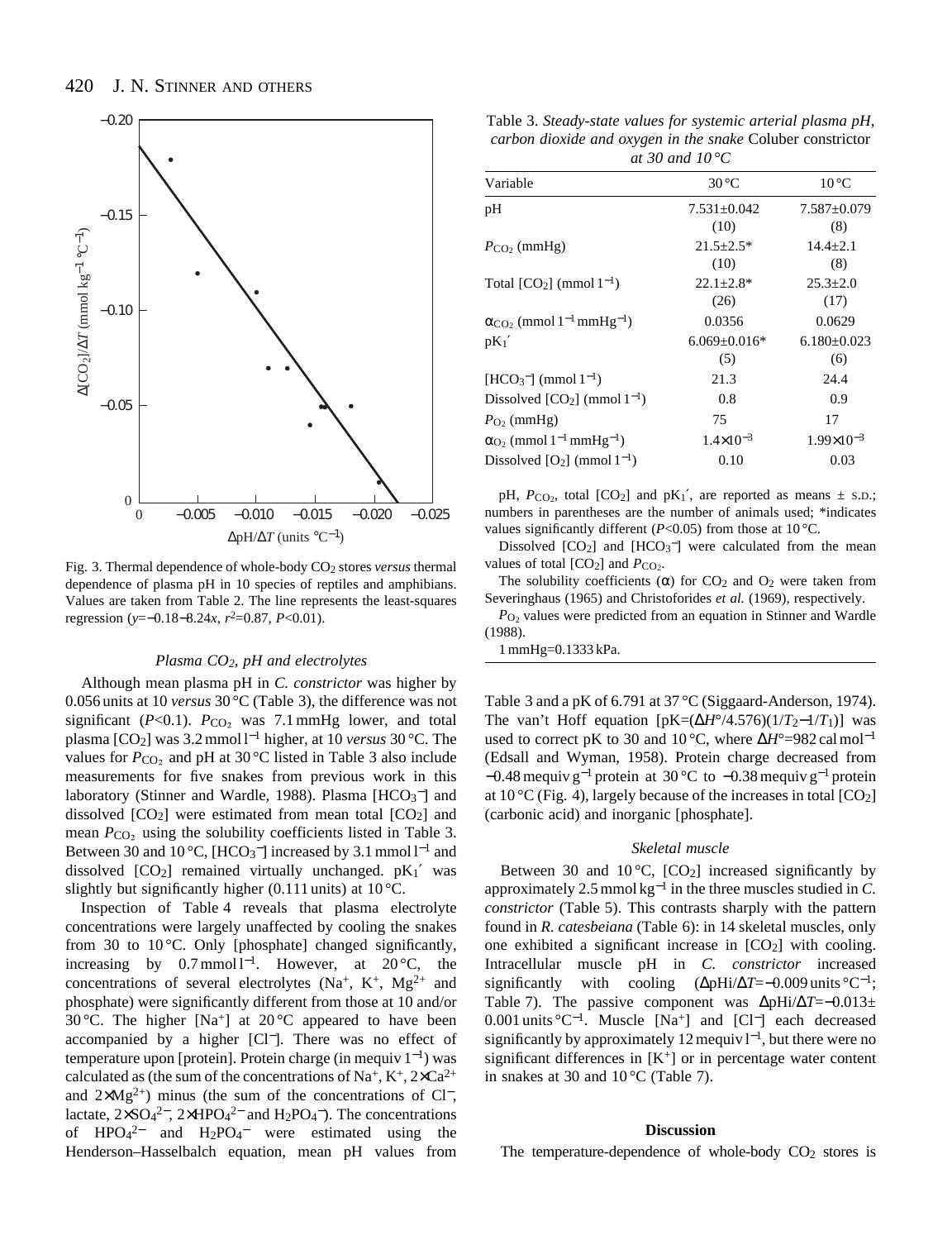Table 4. *Steady-state levels of systemic arterial plasma electrolytes in the snake* Coluber constrictor

| Variable                     | $30^{\circ}$ C        | $20^{\circ}$ C   | $10^{\circ}$ C       |
|------------------------------|-----------------------|------------------|----------------------|
| $[Na^{+}] \pmod{1^{-1}}$     | $154.5 \pm 3.5$ †     | $158.2 \pm 5.4*$ | $153.9 \pm 5.9$      |
|                              | (18)                  | (13)             | (20)                 |
| $[K^+]$ (mmol $1^{-1}$ )     | $3.7 \pm 0.6$ †       | $3.1 \pm 0.3^*$  | $3.9 \pm 0.5$        |
|                              | (13)                  | (13)             | (13)                 |
| $[Ca^{2+}]$ (mmol $1^{-1}$ ) | $2.9 \pm 0.4$         | $2.7 \pm 0.3$    | $2.8 \pm 0.3$        |
|                              | (26)                  | (13)             | (13)                 |
| $[Mg^{2+}]$ (mmol $1^{-1}$ ) | $1.2 \pm 0.2$ †       | $1.5 \pm 0.3*$   | $1.2 \pm 0.35$       |
|                              | (11)                  | (13)             | (13)                 |
| $[Cl^-]$ (mmol $1^{-1}$ )    | $114.3 \pm 4.0$       | $118.3 \pm 4.7$  | $114.7 \pm 4.5$      |
|                              | (9)                   | (9)              | (9)                  |
| [Phosphate] (mmol $1^{-1}$ ) | $1.2 \pm 0.3$ *,†     | $1.6 \pm 0.4*$   | $1.9 \pm 0.4$        |
|                              | (13)                  | (13)             | (13)                 |
| [Protein] $(g 1^{-1})$       | $47.7 \pm 10.9$       | $45.5 \pm 11.1$  | $44.8 \pm 9.0$       |
|                              | (29)                  | (13)             | (17)                 |
| $[SO_4^{2-}] \pmod{1^{-1}}$  | $2.3 \pm 0.6$         | $2.8 \pm 1.2$    | $2.6 \pm 0.6$        |
|                              | (6)                   | (8)              | (7)                  |
| [Lactate] (mmol $1^{-1}$ )   | $1.0 \pm 0.5$<br>(13) |                  | $0.8 \pm 0.2$<br>(6) |
| Osmolality (mmol $kg^{-1}$ ) | $307 + 22$<br>(14)    |                  |                      |

Values are means  $\pm$  s.D., numbers in parentheses are the number of animals sampled.

Comparisons of values were performed using paired *t*-tests or *t*tests for two means, and significance was assumed when *P*<0.05;  $*$  indicates values that are significantly different from those at 10 °C; † indicates values that are significantly different from those at 20 °C.

Table 5. *Steady-state skeletal muscle CO2 levels in black racer snakes* Coluber constrictor

|                                                                                                                                                                    |                | $[CO2]$ (mmol kg <sup>-1</sup> ) |  |  |
|--------------------------------------------------------------------------------------------------------------------------------------------------------------------|----------------|----------------------------------|--|--|
| Muscle                                                                                                                                                             | $30^{\circ}$ C | $10^{\circ}$ C                   |  |  |
| Transversospinalis                                                                                                                                                 | $11.2 + 1.5$   | $13.9 + 1.4*$                    |  |  |
| Longissimus dorsi                                                                                                                                                  | $10.5 \pm 1.3$ | $13.7 \pm 1.9*$                  |  |  |
| <b>Iliolumbaris</b>                                                                                                                                                | $10.3 + 2.1$   | $11.9 + 0.9*$                    |  |  |
| Values are reported as means $\pm$ s.D.<br>Six snakes were sampled at each temperature.<br>*Indicates a value significantly different from that at $30^{\circ}$ C. |                |                                  |  |  |

strongly correlated with changes in plasma pH per unit change in temperature in reptiles and amphibians (Table 2; Fig. 3): species exhibiting relatively small absolute ∆pH/∆*T* coefficients experience greater changes in whole-body  $CO<sub>2</sub>$  stores. An explanation for this relationship is that, with differences between  $\Delta pK$  and  $\Delta pH$ , there is titration of nonbicarbonate buffers by  $CO<sub>2</sub>$ (see Introduction). Assuming that the ∆pHpl/∆*T* coefficients correspond to whole-body ∆pH/∆*T* coefficients, as reported by Bickler (1982) and by Cameron and Kormanik (1982), the absolute value of the slope in Fig. 3 (8.24 mmol kg<sup>-1</sup> pH unit<sup>-1</sup>) then represents a whole-body nonbicarbonate buffer value and



Fig. 4. Plasma electrolyte concentrations (in mequiv  $l^{-1}$ ) in the snake *Coluber constrictor* kept at 30 °C for 24 h or more and at 10 °C for 48 h or more. Values were calculated from the concentrations (in mmol l<sup>-1</sup>) listed in Tables 3 and 4. Note that the increase in [HCO<sub>3</sub><sup>-</sup>] between 30 and 10 °C was accompanied by a reduction in net negative protein charge, indicating titration of plasma proteins by carbonic acid. See text for additional explanation. L, lactate; P, protein.

| Table 6. Steady-state skeletal muscle $CO2$ level as a function |
|-----------------------------------------------------------------|
| of body temperature in bullfrogs Rana catesbeiana               |

|                        | $[CO_2] \ (mmol1^{-1})$ |                  |  |
|------------------------|-------------------------|------------------|--|
| Muscle                 | $28.1 \pm 0.6$ °C       | $9.5 \pm 1.5$ °C |  |
| Submaxillary           | $15.4 + 1.2$            | $16.3 + 1.5$     |  |
| Rectus abdominis       | $12.8 + 1.2*$           | $14.9 + 1.5$     |  |
| Oblique (external plus | $13.2 \pm 2.0$          | $14.3 + 1.1$     |  |
| internal)              |                         |                  |  |
| Coccygeo-iliacus       | $10.1 + 1.0$            | $10.2 + 1.3$     |  |
| Longissimus dorsi      | $11.1 + 1.0$            | $10.7 + 1.2$     |  |
| <b>Iliolumbaris</b>    | $12.8 + 1.6$            | $12.7 + 1.7$     |  |
| Anconeus               | $12.5 + 1.4$            | $13.0 + 1.2$     |  |
| Extensor carpi ulnaris | $13.1 \pm 1.9$          | $13.7 + 1.5$     |  |
| Pectoralis             | $12.1 \pm 1.8$          | $11.9 \pm 1.3$   |  |
| Triceps femoris        | $13.8 \pm 3.7$          | $13.0 \pm 2.6$   |  |
| Semimembranosus        | $13.1 \pm 3.5$          | $13.2 \pm 2.6$   |  |
| Gracilis major         | $13.2 \pm 3.7$          | $13.3 + 2.6$     |  |
| <b>Sartorius</b>       | $13.5 \pm 3.9$          | $14.6 \pm 2.9$   |  |
| Gastrocnemius          | $13.3 + 3.6$            | $13.1 + 2.9$     |  |
|                        |                         |                  |  |

Values are reported as means  $\pm$  s.D.; each muscle was sampled from seven animals at each temperature and no more than five muscles were sampled from each animal.

\*Indicates values that are significantly different (*P*<0.05) from those at 9.5 °C.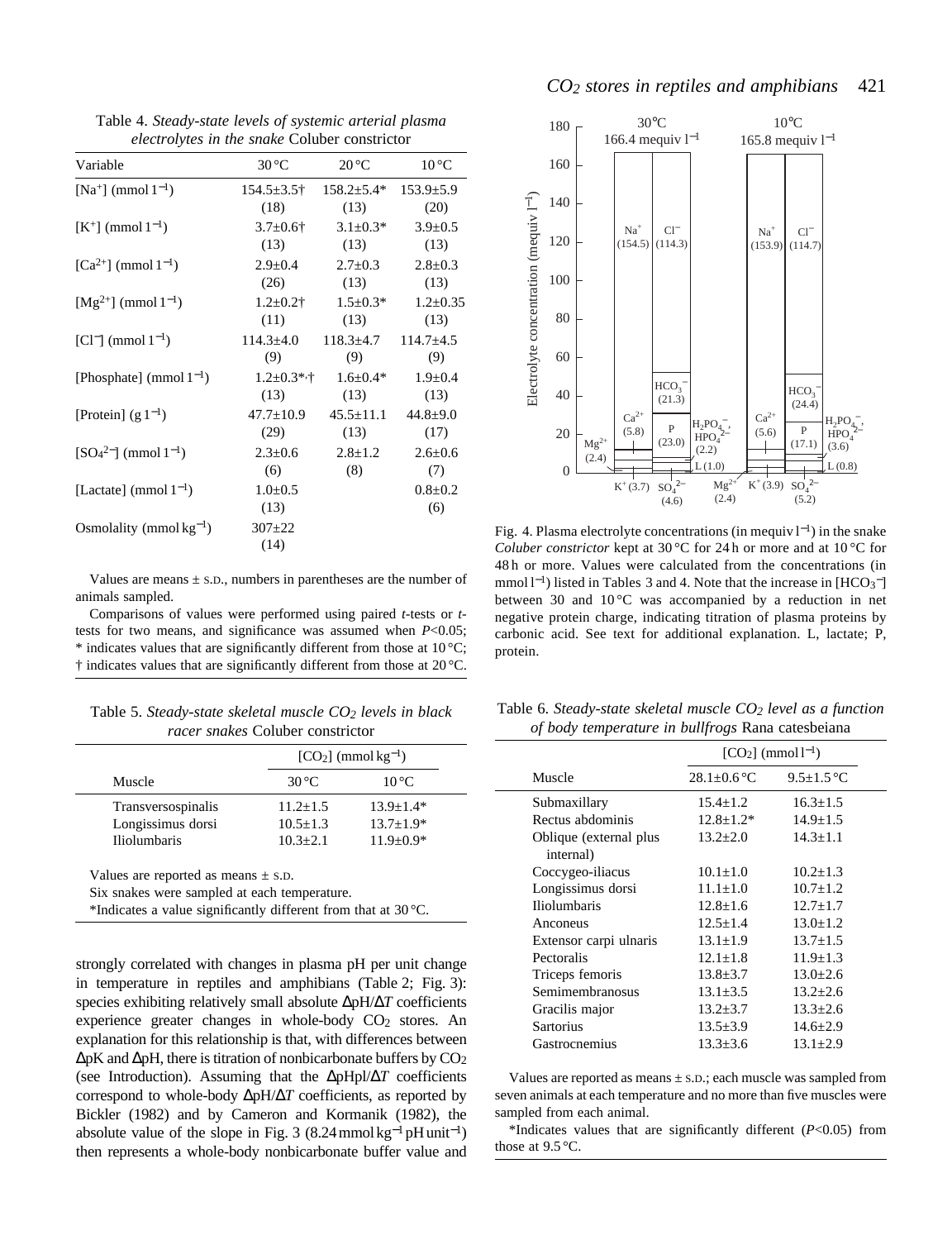Table 7. *Steady-state values for skeletal muscle pH, electrolyte levels and water content in the black racer snake* Coluber constrictor

| Variable                          | 30 °C               | $10^{\circ}$ C         |
|-----------------------------------|---------------------|------------------------|
| pH                                |                     | $7.189 \pm 0.049$ (10) |
| $[Na^+]$ (mmol kg <sup>-1</sup> ) | $50.2 \pm 8.2$ (13) | $37.8 \pm 6.4*$ (12)   |
| $[K^+]$ (mmol kg <sup>-1</sup> )  | $77.4 \pm 8.1$ (13) | $80.0 \pm 7.1$ (12)    |
| $[Cl^-]$ (mmol kg <sup>-1</sup> ) | $36.8 \pm 7.6$ (13) | $25.1 \pm 4.6^*$ (12)  |
| Water $(\%)$                      | $78.7 \pm 1.7(9)$   | $78.2 \pm 2.0$ (12)    |

Values are means  $\pm$  s.D.; numbers in parentheses are the number of animals sampled.

Each muscle sample was a combination of the transversospinalis, longissimus dorsi and iliolumbaris.

\*Indicates values that are significantly different (*P*<0.05) from those at 30 °C.

the *x*-intercept  $(-0.022 \text{ units} \degree \text{C}^{-1})$  represents the change in the mean whole-body ionization constant. Hence, ∆CO2WB/∆*T*=8.24(−0.022−∆pHpl/∆*T*), which fits the general expression ∆[HCO<sub>3</sub><sup>-</sup>]=β<sub>NB</sub>(∆pK-∆pH), but with the addition of dissolved  $CO<sub>2</sub>$  (the effect of which is minor; see Table 3). While this explanation is speculative, it is interesting to note that the mean temperature coefficient for biological imidazole-like buffers is ∆pK/∆*T*≈−0.02lunits°C−<sup>1</sup> (Edsall and Wyman, 1958), which is very close to the −0.022units°C−<sup>1</sup> obtained in the present study. This implies that the postulated nonbicarbonate buffering is dominated by proteins (as opposed to phosphates, where ΔpK/Δ*T*=−0.0025 units °C<sup>-1</sup>; Edsall and Wyman, 1958).

Increases in whole-body  $CO<sub>2</sub>$  stores with cooling in reptiles and amphibians obviously represents  $CO<sub>2</sub>$  (and hence carbonic acid) retention. However, within a given tissue compartment (e.g. extracellular fluid), a rise in  $[HCO<sub>3</sub>^-]$  may not be accompanied by increases in  $[H^+]$  because the protons can be removed by ion-exchange mechanisms (e.g. by the kidney, stomach and skeletal muscle cells). If this were to occur, then there must be adjustments in the levels of other ions in order to preserve electroneutrality with the rise in  $[HCO<sub>3</sub><sup>-</sup>]$ . The data contained in Tables 3 and 4 and Fig. 4 for plasma in *C. constrictor* clearly show that ion-exchange mechanisms were not involved. There were no changes in strong ion levels (Na+, K<sup>+</sup>, Mg<sup>2+</sup>, Cl<sup>−</sup>, Ca<sup>2+</sup> SO<sub>4</sub><sup>2−</sup> and lactate) or protein concentration, and phosphate concentration (a weak acid) actually increased with cooling. Thus, the 3 mmol l−<sup>1</sup> increase in [HCO<sub>3</sub><sup>-</sup>] was accompanied by an equivalent increase in  $[H^+]$ pl that was buffered by the plasma proteins. The rise in phosphate concentration also titrated the plasma proteins. Consequently, net protein charge fell by 21 %, from −0.48 mequiv g−<sup>1</sup> protein at 30 °C to −0.38 mequiv g−<sup>1</sup> protein at 10 °C. Plasma protein charge at 37 °C and pH 7.4 in humans is −0.6 mequiv g−<sup>1</sup> protein (Figge *et al.* 1991*b*). Plasma strong ion levels have been shown to be independent of temperature in other air-breathing ectotherm species (Bickler, 1984; Herbert and Jackson, 1985; Douse and Mitchell, 1991).

The data in Table 3 also show that the change in  $[CO_2]_{pl}$ 

cannot be explained by simple increases in the solubility coefficients ( $\alpha_{\text{O}_2}$ ,  $\alpha_{\text{CO}_2}$ ) with cooling. Depending upon the *in vivo* steady-state  $P_{\text{O}_2}$  and  $P_{\text{CO}_2}$ , the increase in  $\alpha_{\text{O}_2}$  and  $\alpha_{\text{CO}_2}$ could potentially result in an accumulation of dissolved  $O_2$  and dissolved CO2. This would have the effect of adding to the pulmonary  $O_2$  uptake and reducing the pulmonary  $CO_2$ elimination with cooling. Hence, the depression in RE and elevation in CO2 stores could be interpreted on the basis of the solubilities of the respiratory gases. However, inspection of Table 3 reveals that between 30 and 10 °C there was no change in dissolved  $[CO_2]_{pl}$  and dissolved  $[O_2]_{pl}$  decreased, because of the reductions in  $P_{\text{O}_2}$  and  $P_{\text{CO}_2}$ .

In previous reports, increases in extracellular  $CO<sub>2</sub>$  stores at lower temperatures were attributed to ion-exchange mechanisms generating  $HCO<sub>3</sub><sup>-</sup>$  (which is equivalent to removal of H+) (Stinner and Wardle, 1988; Stinner *et al.* 1994*a*, 1996). This view now appears to be incorrect. The suggestion of ion exchange was based upon the lengthy time courses for accumulation of CO<sub>2</sub> in *C. constrictor* (35h to reach steady state when cooled from 30 to  $10^{\circ}$ C, and 60 h to reach steady state when cooled from 30 to  $5^{\circ}$ C) and the relatively large changes in  $[CO_2]_{pl}$  which could not be accounted for by estimated extracellular fluid nonbicarbonate buffering (Stinner *et al.* 1996). However, the estimates of [HCO<sub>3</sub><sup>-</sup>] generated from extracellular fluid nonbicarbonate buffers did not include ∆pK/∆*T*, and it was assumed that interstitial fluid is free of proteins. This assumption is not consistent with the high protein concentrations reported for interstitial fluid and lymph in ectotherms (30–100 % of plasma protein concentration; Hargens *et al.* 1974; Hillman *et al.* 1987). In mammals, the interstitial colloid osmotic pressure in loose connective tissue is approximately 50 % of the plasma colloid osmotic pressure (Aukland and Reed, 1993). Thus, the estimated extracellular fluid β<sub>NB</sub> was too low. Extracellular βNB for *C. constrictor* can be obtained from the [HCO3 <sup>−</sup>]pl and pHpl values listed in Table 3 and an assumed ∆pK/∆*T* of  $-0.022$  units °C<sup>-1</sup>, where  $\beta_{NB} = \Delta[HCO_3^-]/(\Delta pK-\Delta pH)$ . The resulting calculation yields an extracellular fluid β<sub>NB</sub> of 8.1 mmol l−<sup>1</sup> pH unit<sup>−</sup>1, which is close to the value of 6.2 mmol l−<sup>1</sup> pH unit−<sup>1</sup> measured in the toad *B. marinus* (Boutilier *et al.* 1979). Hence, we conclude that nonbicarbonate buffering and ∆pKpr/∆*T* account for the rise in [HCO3 <sup>−</sup>] with cooling in *C. constrictor*.

A similar pattern for CO2 was found in skeletal muscle tissue of *C. constrictor* cooled from 30 to 10 °C. [CO2] increased by approximately 2.5 mmol kg<sup>−</sup>1, which is close to that measured in plasma. Skeletal muscle [Na+] and [Cl<sup>−</sup>] each decreased significantly by approximately 12 mequiv  $l^{-1}$ , but the small increase in  $[K^+]$  was not significant ( $P > 0.4$ ; Table 7). These changes in whole-muscle electrolyte levels suggest that there was a decrease in the fraction of extracellular fluid volume relative to intracellular fluid volume with cooling, as reported for *B. marinus* (Stinner *et al.* 1994*a*). Extracellular fluid, relative to intracellular fluid, is high in Na+ and Cl<sup>−</sup> but low in K+. Hence, a decrease in the fraction of extracellular fluid will produce a decrease in whole-muscle [Na+] and [Cl<sup>−</sup>], and an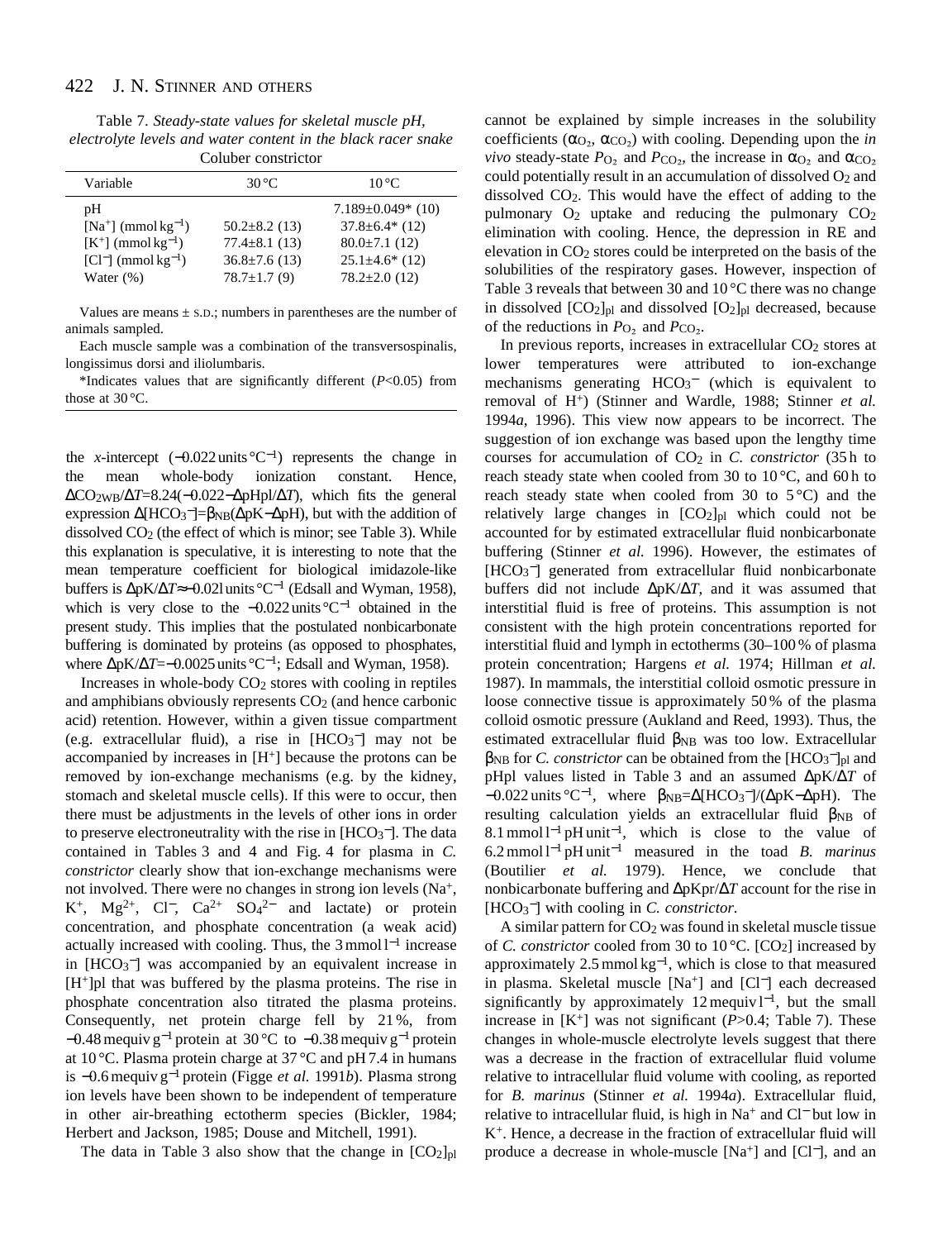increase in whole-muscle  $[K^+]$ . We conclude that the increase in  $[CO<sub>2</sub>]$  within the muscle resulted from an increase in [H2CO3] rather than from active ion exchange across the sarcolemma. The absolute value of the skeletal muscle ∆pHi/∆*T* coefficient was greater than the ∆pHpl/∆*T* coefficient (0.009 *versus* 0.003 units °C<sup>−</sup>1, respectively). In terms of our protein titration hypothesis, the higher absolute ∆pH/∆*T* coefficient in skeletal muscle resulted from its higher  $\beta_{\rm NB}$  (e.g. 19.8 mmol kg−<sup>1</sup> fresh mass pH unit−<sup>1</sup> in *B. marinus* skeletal muscle; Pörtner, 1990) compared with  $\beta_{NB}$  for extracellular fluid (approximately 8 mmol kg−<sup>1</sup> pH unit−<sup>1</sup> in *C. constrictor*). This higher buffering capacity is, however, partly offset by a lower absolute ∆pK/∆*T* coefficient. In *C. constrictor*, the passive ∆pH/∆*T* coefficient (and hence ∆pK/∆*T*) is −0.013 pH units °C−<sup>1</sup> compared with a plasma passive ∆pH/∆*T* coefficient of approximately −0.019 pH units °C−<sup>1</sup> (Reeves, 1976). The result in skeletal muscle, relative to extracellular fluid, is that when cooled the passive component elevates pHi less but then the superimposed  $CO<sub>2</sub>$  retention lowers pHi very little so that the net ∆pHi/∆*T* coefficient is greater than the ∆pHpl/∆*T* coefficient.

In the discussion above, Fig. 3 was viewed as a whole-body nonbicarbonate buffer curve. Support for this conclusion in *C. constrictor* comes from the nearly identical value for the change in plasma  $[CO_2]$  per unit change in plasma pH  $(-8.3 \text{ mmol} 1^{-1} \text{pH}^{-1}$ ; Table 3) and the ∆[CO<sub>2</sub>]w<sub>B</sub>/∆pHpl coefficient in Fig. 3  $(-8.24 \text{ mmol} \, \text{m}^{-1})$ . The ∆[CO2]pl/∆*T* in *C. constrictor* was not associated with ion exchange, but was instead apparently the result of the change in pK of the protein buffers (physicochemical buffering) and the change in  $P_{CO<sub>2</sub>}$  (ventilatory regulation). The same was also apparently true for the intracellular fluid of skeletal muscle. When cooled, reptiles and amphibians increase their air convection requirement and thus lower blood  $P_{\text{CO}_2}$  (Ultsch and Jackson, 1996). CO<sub>2</sub> is lipid-soluble, it readily diffuses across cell membranes, and intracellular fluid *P*<sub>CO2</sub> decreases in a parallel fashion. The ∆[CO2]/∆*T* coefficients of skeletal muscle in *C. constrictor* and in *R. catesbeiana* parallel the ∆[CO2]/∆*T* coefficients of plasma  $([CO_2]_{p1}$  is independent of temperature in *R. catesbeiana*; Reeves, 1972). Also, changes in extracellular pH appear to correspond to changes in wholebody pH (Bickler, 1982; Cameron and Kormanik, 1982). Consequently, it is reasonable that the  $\Delta$ [CO]<sub>2WB</sub>/ $\Delta$ pHpl coefficient of Fig. 3 is similar in magnitude to the ∆[CO2]pl/∆pHpl coefficient measured in *C. constrictor* (Table 3). Alternatively, the close agreement between the slope of Fig. 3 and  $\beta_{NB}$  estimated from Table 3 may simply be coincidental.

The absence of changes in strong ion levels refers to steadystate conditions, i.e. after the change in whole-body CO<sub>2</sub> stores has been completed. Presumably, the ∆pK occurs virtually instantaneously with the  $\Delta T$  so that, during the nonsteady-state period, there are transient adjustments in plasma and intracellular fluid strong ion levels, such as the rise in plasma lactate concentration observed in *C. constrictor* during cooling (Stinner *et al.* 1996). However, when comparing steady-state conditions, the ΔpK/Δ*T* accounts for CO<sub>2</sub> retention in plasma and cells, despite hyperventilation and a lowering of  $P_{\text{CO}_2}$  with cooling. According to this hypothesis, individual differences in the ∆[CO2]/∆*T* coefficients among tissues, as found in *B. marinus* (Stinner *et al.* 1994*a*), result from differences in  $\beta_{NB}$ and/or differences in (∆pK−∆pH).

In summary, on the basis of the findings of this study, titration of proteins with cooling occurs because the rising air convection requirement does not lower  $P_{CO_2}$  sufficiently to maintain a constant (∆pK−∆pH)/∆*T*, i.e −∆pK is greater than −∆pH. *C. constrictor* at 10 °C compared with 30 °C maintains a lower  $P_{CO<sub>2</sub>}$  by hyperventilating, but  $[CO<sub>2</sub>]$  is higher (Tables 3, 5) because of the thermally induced upward shift in pK. This protein titration hypothesis does not support general theories of acid–base regulation in ectotherms that are based upon preserving the same net protein charge irrespective of body temperature (i.e. constant relative alkalinity, alphastat and *z*-stat; Austin *et al.* 1927; Howell *et al.* 1970; Reeves, 1972; Cameron, 1989). In the present study, only bullfrogs appear to conform closely to the alphastat model, which predicts constant tissue  $CO<sub>2</sub>$  content. What effect, if any,  $CO<sub>2</sub>$ retention and changes in protein charge have upon enzyme activities and the physiology of these animals is unknown (Heisler, 1986*b*). There is a growing body of evidence that  $CO<sub>2</sub>$ retention (acidification) and low  $P<sub>O<sub>2</sub></sub>$  (see Table 3) are potent metabolic inhibitors in ectotherms (Boutilier *et al.* 1997; Guppy *et al.* 1994). Furthermore, mammalian hibernators exhibit a transient reduction in RE when entering torpor and a transient elevation in RE during arousal (Nestler, 1990). *C. constrictor* is native to all 48 contiguous North American states and extends into southern Canada and northern Mexico. Black racer snakes have a wide temperature range and are even somewhat active in hibernacula below 5 °C (Stinner, 1987; Sexton and Hunt, 1980). By contrast, bullfrogs (*R. catesbeiana*) show minimal changes in whole-body CO2 stores, but they also occupy a wide range in North America and are active at near-freezing temperatures in ice-covered ponds during winter (Stinner *et al.* 1994*b*). The possible relationship between  $CO<sub>2</sub>$  retention, protein charge and behavior is an important topic that deserves careful study in the future.

The authors wish to thank Dr H. O. Pörtner for providing encouragement and valuable technical advice on the measurement of intracellular pH.

# **References**

- AUKLAND, K. AND REED, R. K. (1993). Interstitial–lymphatic mechanisms in the control of extracellular fluid volume. *Physiol. Rev.* **73**, 1–73.
- AUSTIN, J. H., SUNDERMAN, F. W. AND CAMACK, J. G. (1927). Studies in serum electrolytes. II. The electrolyte composition and the pH of serum of a poikilothermous animal at different temperatures. *J. biol. Chem.* **72**, 677–685.
- BICKLER, P. E. (1982). Intracellular pH in lizard *Dipsosaurus dorsalis*